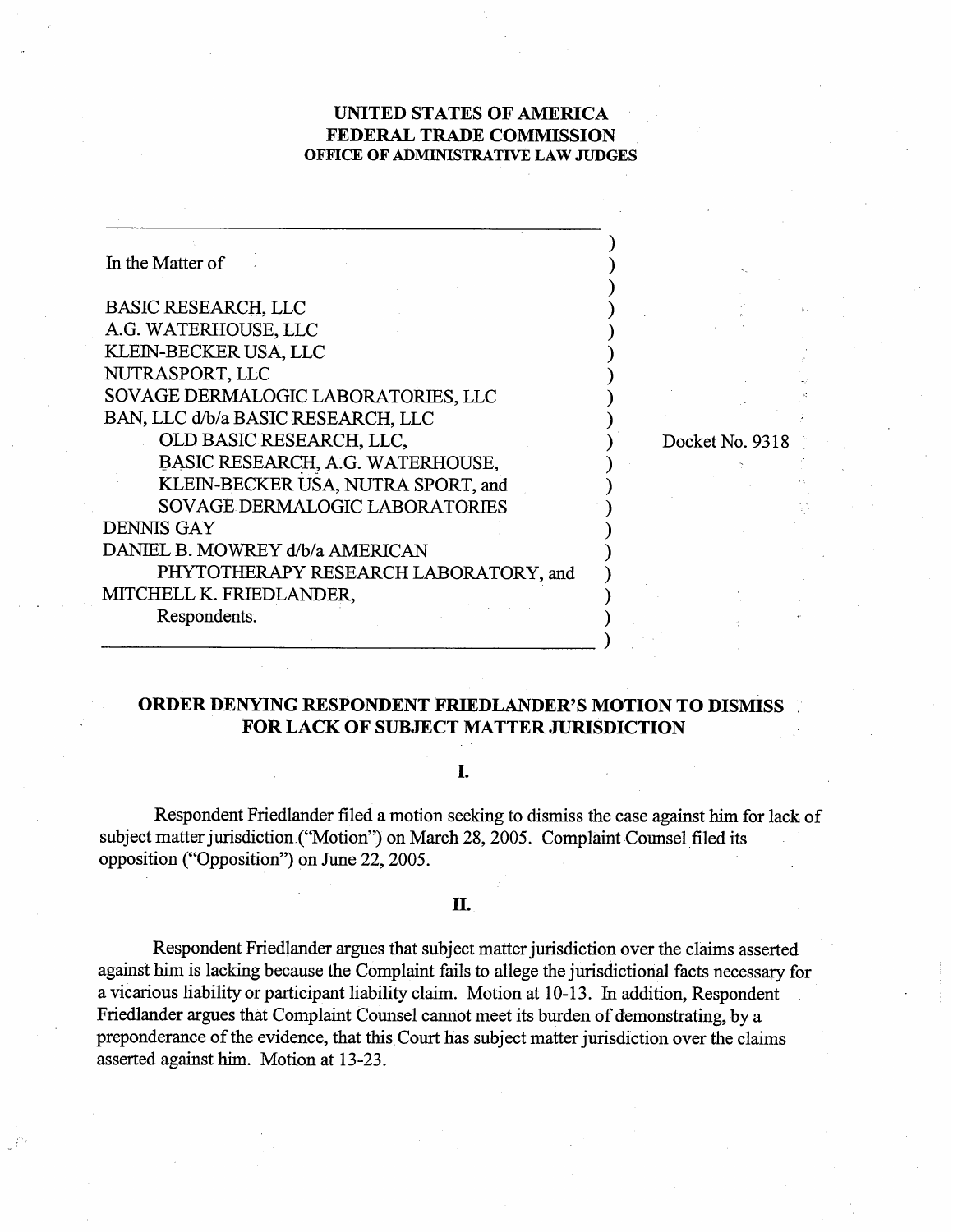Complaint Counsel asserts that the Complaint is sufficiently pled so as to give notice of the charges against Respondent Friedlander and that the disputed factual issues are intertwined with the merits and should be resolved at trial. Opposition at 1.

### **111.**

For purposes of a motion to dismiss for lack of subject matter jurisdiction as a matter of law, the factual allegations of the complaint are presumed to be true and all reasonable inferences are to be made in favor of the plaintiff. Whisnant **v.** United States, 400 F.3d 1 177, 1 179 (9th Cir. 2005); Ezekiel **v.** Michel, 66 F.3d 894, 897 (7th Cir. 1995); In re R.J. Reynolds Tobacco Co., 11 1 F.T.C. 539, 1988 FTC LEXIS 9, at \*5-6 (Mar. 4,1988). If the complaint alleges facts which, if true, would be sufficient to establish jurisdiction, then the next question is whether the facts alleged are supported by the evidence. In making this factual determination, there is no presumption that the allegations of the complaint are true, and the burden is on Complaint Counsel to prove jurisdiction by a preponderance of the evidence. Reynolds Tobacco, 1988 FTC LEXIS at \*5-6 (citing *Menchaca v. Chrysler Credit Corp.*, 613 F.2d 507, 511 (5th Cir. 1980); Mortensen v. First Fed. Sav. & Loan Ass'n, 549 F.2d 884 (3d Cir. 1977)). However, where the jurisdictional issue is bound up with the merits, the entire factual dispute is appropriately resolved by the proceeding on the merits. Augustine **v.** United States, 704 F.2d 1074, 1077 (9th Cir. 1983); Adams **v.** Bain, 697 F.2d 12 13, 12 1 9 (4th Cir. 1982); Williamson v. Tucker, 645 F.2d 404,414-15 (5th Cir. 1981).

Respondent Friedlander first alleges that the Complaint does not plead the requisite jurisdictional facts necessary to establish subject matter jurisdiction over him. Motion at 10-13. The legal standard will be examined followed by an examination of the Complaint's allegations. If the Complaint's allegations are legally sufficient, then the factual issue will be examined.

Corporate respondents acting in concert to further a common enterprise are each liable for the acts and practices of the others in furtherance of the enterprise. See Sunshine Art Studios, Inc. v. FTC, 48 1 F.2d 1 17 1, 1 173 (1 st Cir. 1973); Zale Corp. & Corrigan-Republic, Inc. **v.** FTC, 473 F.2d 13 17, 1320-2 1 (5th Cir. 1973); Waltham Precision Instrument Co. **v.** FTC, 327 F.2d 427,43 1 (7th Cir. 1964); Delaware Watch Co. **v.** FTC, 332 F.2d 745,746 (2d Cir. 1964). To obtain a cease and desist order against an individual, Complaint Counsel must prove violations of the FTC Act by the corporation and that the individual either directly participated in the acts at issue or had some measure of control over those acts. FTC v. Standard Educ. Soc'y, 302 U.S. 1 12, 1 19-20 (1 937); FTC v. Pub1 *g* Clearing House, Inc., 104 F.3d 1 168,1170 (9th Cir. 1997); In *re* Nat **7** Housewares, Inc., 90 F.T.C. 572,598 (Nov. 18, 1977).

The Complaint alleges that "Friedlander has developed products marketed by the limited liability corporations and participates in the acts or practices of the limited liability corporations alleged in this complaint." Complaint, **7** 9. The Complaint further alleges that "Respondents have operated a common business enterprise while engaging in the deceptive acts and practices alleged below and are,therefore jointly and severally liable for said acts and practices."

 $\overline{2}$